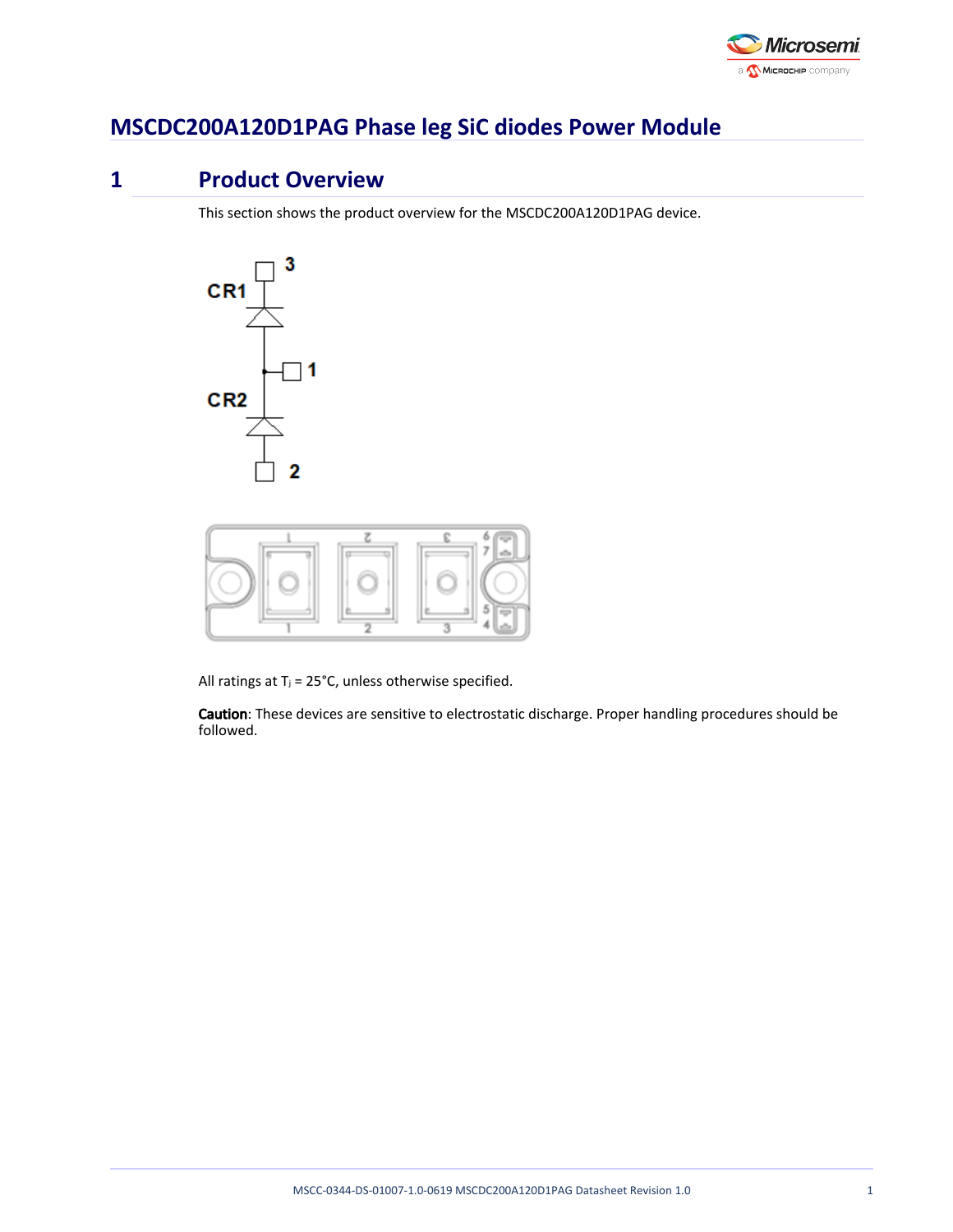

# **1.1 Features**

The following are key features of the MSCDC200A120D1PAG device:

- **•** Silicon Carbide (SiC) Schottky Diode
	- Zero reverse recovery
	- Zero forward recovery
	- Temperature independent switching behavior
	- Positive temperature coefficient on VF
- M5 power connectors
- $\bullet$ Aluminum nitride (AlN) substrate for improved thermal performance

### **1.2 Benefits**

The following are benefits of the MSCDC200A120D1PAG device:

- $\bullet$ Stable temperature behavior
- $\bullet$ Low losses
- $\bullet$ Direct mounting to heatsink (isolated package)
- Low junction-to-case thermal resistance
- $\bullet$ RoHS compliant

### **1.3 Applications**

The MSCDC200A120D1PAG device is designed for the following applications:

- Uninterruptible power supply (UPS)
- Switched mode power supply
- Welding converters
- $\bullet$  Motor control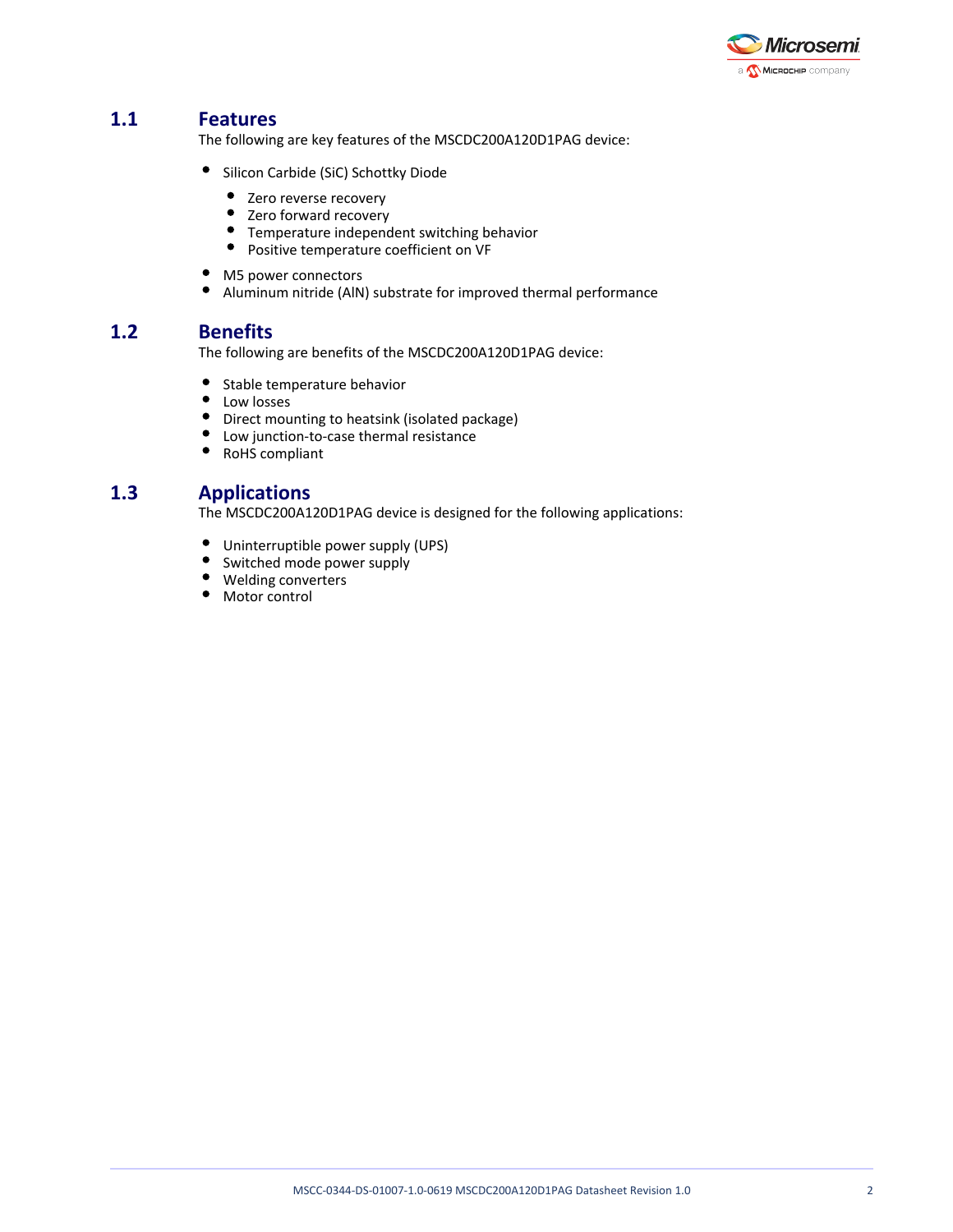

# **2 Electrical Specifications**

This section shows the electrical specifications for the MSCDC200A120D1PAG device.

### **2.1 Absolute Maximum Ratings**

The following table shows the absolute maximum ratings per SiC diode for the MSCDC200A120D1PAG device.

#### **Table 1 • Absolute Maximum Ratings**

| Symbol      | Parameter                       |               | <b>Maximum Ratings</b> | Unit |
|-------------|---------------------------------|---------------|------------------------|------|
| <b>VRRM</b> | Repetitive peak reverse voltage |               | 1200                   |      |
|             | DC forward current              | $T_c = 95 °C$ | 200                    |      |

The following table shows the thermal and package characteristics of the MSCDC200A120D1PAG.

#### **Table 2 • Thermal and Package Characteristics**

| Symbol                  | Characteristic                                                       |               |                | Min            | Max                    | <b>Unit</b> |
|-------------------------|----------------------------------------------------------------------|---------------|----------------|----------------|------------------------|-------------|
| <b>VISOL</b>            | RMS isolation voltage, any terminal to case t =1 minute, 50 Hz/60 Hz |               |                | 4000           |                        | v           |
| Tı.                     | Operating junction temperature range                                 |               |                | $-40$          | 175                    | °۲          |
| <b>T</b> jop            | Recommended junction temperature under switching conditions          |               |                | $-40$          | $T_{\text{Imax}} - 25$ |             |
| <b>T</b> <sub>STG</sub> | Storage temperature range                                            |               |                | $-40$          | 125                    |             |
| Tc                      | Operating case temperature                                           |               |                | $-40$          | 125                    |             |
| Torque                  | Mounting torque                                                      | To heatsink   | M <sub>6</sub> | 3              | 5                      | N.m         |
|                         |                                                                      | For terminals | M <sub>5</sub> | $\overline{2}$ | 3.5                    |             |
| Wt                      | Package weight                                                       |               |                |                | 160                    | g           |

# **2.2 Electrical Performance**

The following table shows the electrical characteristics per SiC diode of the MSCDC200A120D1PAG.

| Symbol     | Characteristic                      | <b>Test Conditions</b>     |                | Min | Typ  | Max  | Unit |
|------------|-------------------------------------|----------------------------|----------------|-----|------|------|------|
| $V_F$      | Diode forward voltage               | $I_F = 200 A$              | $T_i = 25 °C$  |     | 1.5  | 1.8  | v    |
|            |                                     |                            | $T_i = 175 °C$ |     | 2.1  |      |      |
| <b>IRM</b> | Reverse leakage current             | $V_R = 1200 V$             | $T_i = 25 °C$  |     | 60   | 800  | μA   |
|            |                                     |                            | $T_i = 175 °C$ |     | 1000 |      |      |
| Qc         | Total capacitive charge             | $V_R = 600 V$              |                |     | 896  |      | nC   |
| C          | Total capacitance                   | $f = 1$ MHz, $V_R = 400$ V |                |     | 984  |      | pF   |
|            |                                     | $f = 1$ MHz, $V_R = 800$ V |                |     | 728  |      |      |
| RthJC      | Junction-to-case thermal resistance |                            |                |     |      | 0.16 | °C/W |

#### **Table 3 • Electrical Characteristics Per Diode**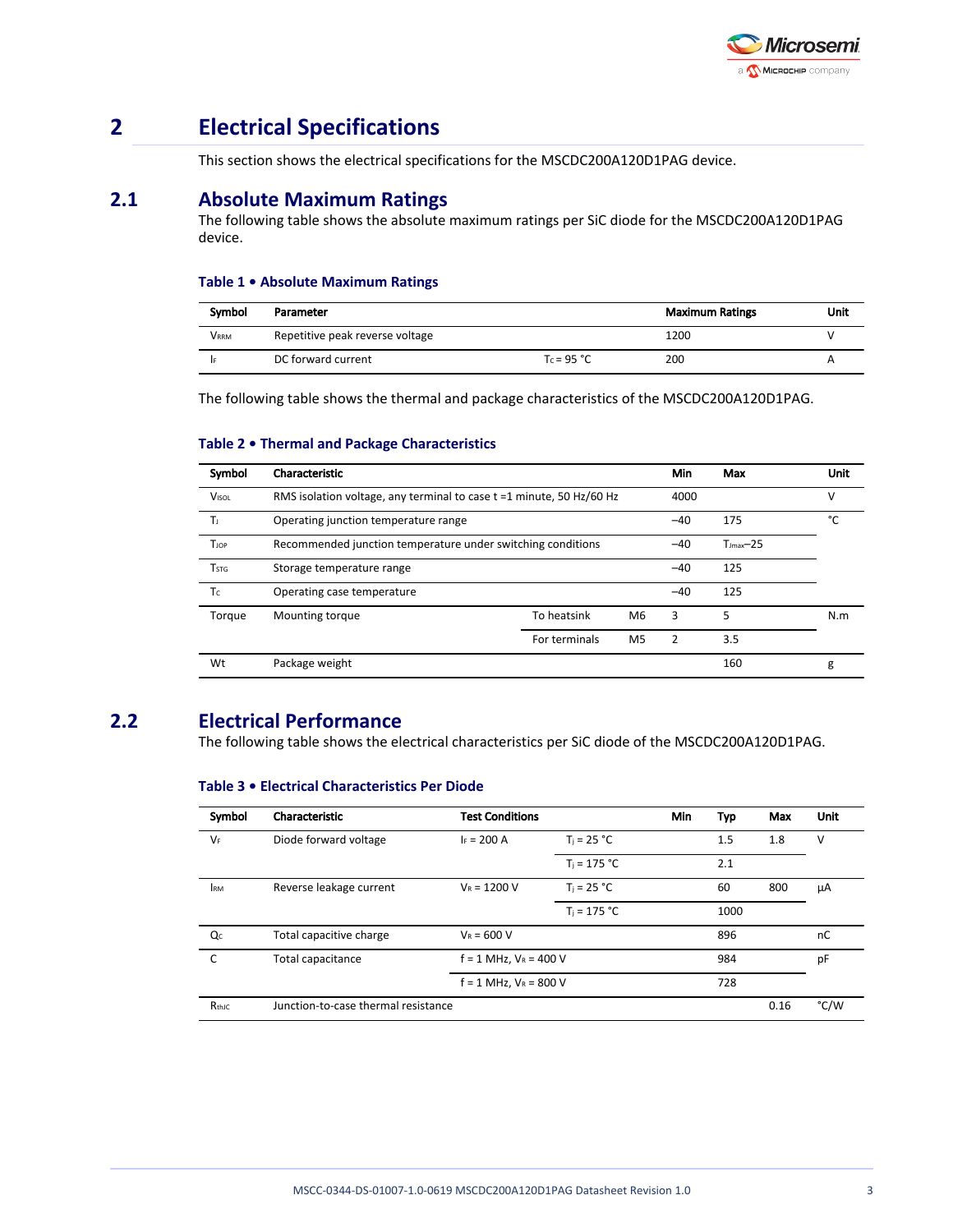

## **2.3 Performance Curves**

**Figure 1 • Maximum Transient Thermal Impedance**

This section shows the typical performance curves for the MSCDC200A120D1PAG device.



#### Maximum thermal impedance





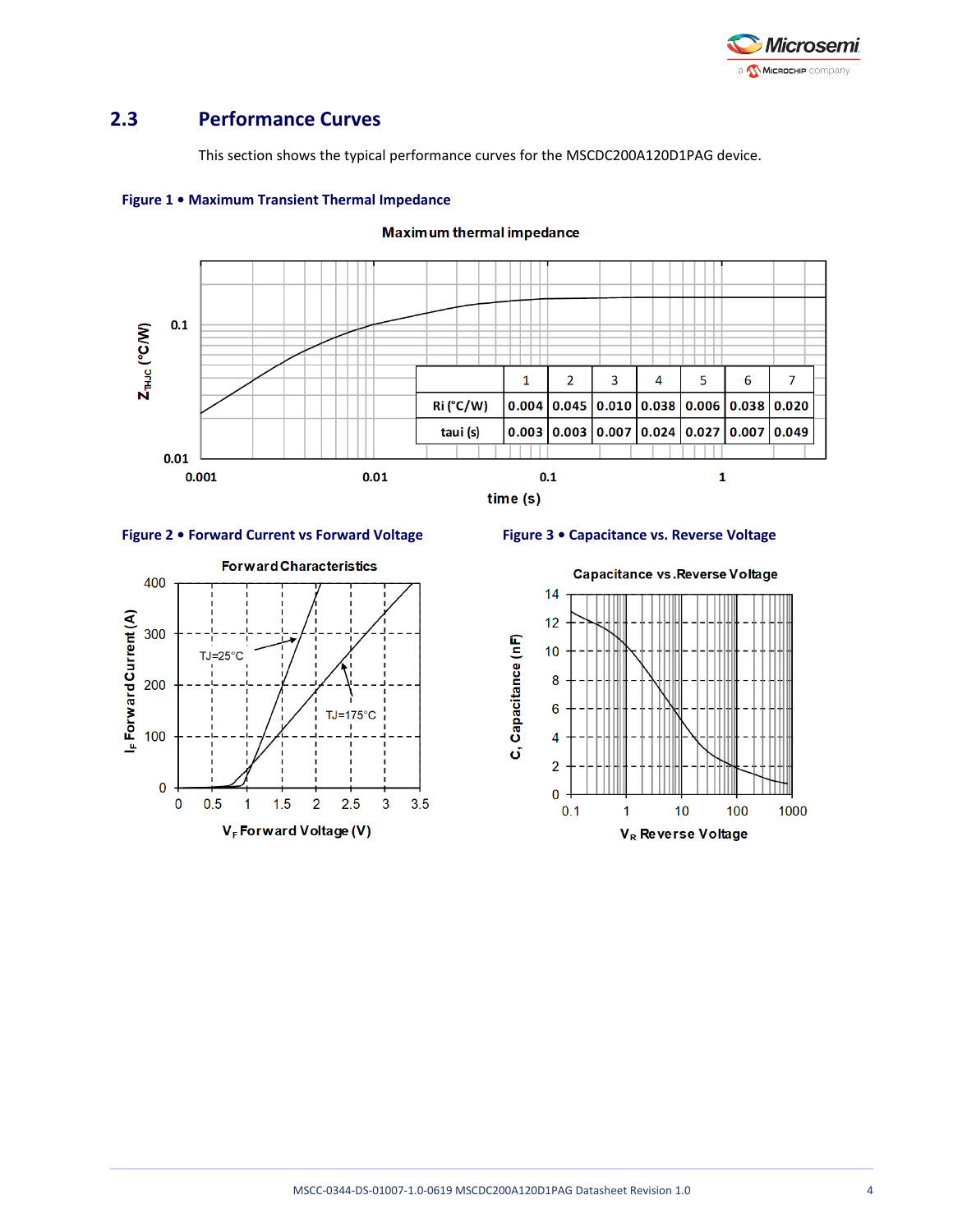

# **3 Package Specifications**

This section shows the package specifications for the MSCDC200A120D1PAG device.

# **3.1 Package Outline Drawing**

This section shows the package outline drawing of the MSCDC200A120D1PAG device. The dimensions in the following figure are in millimeters.

### **Figure 4 • Package Outline Drawing**

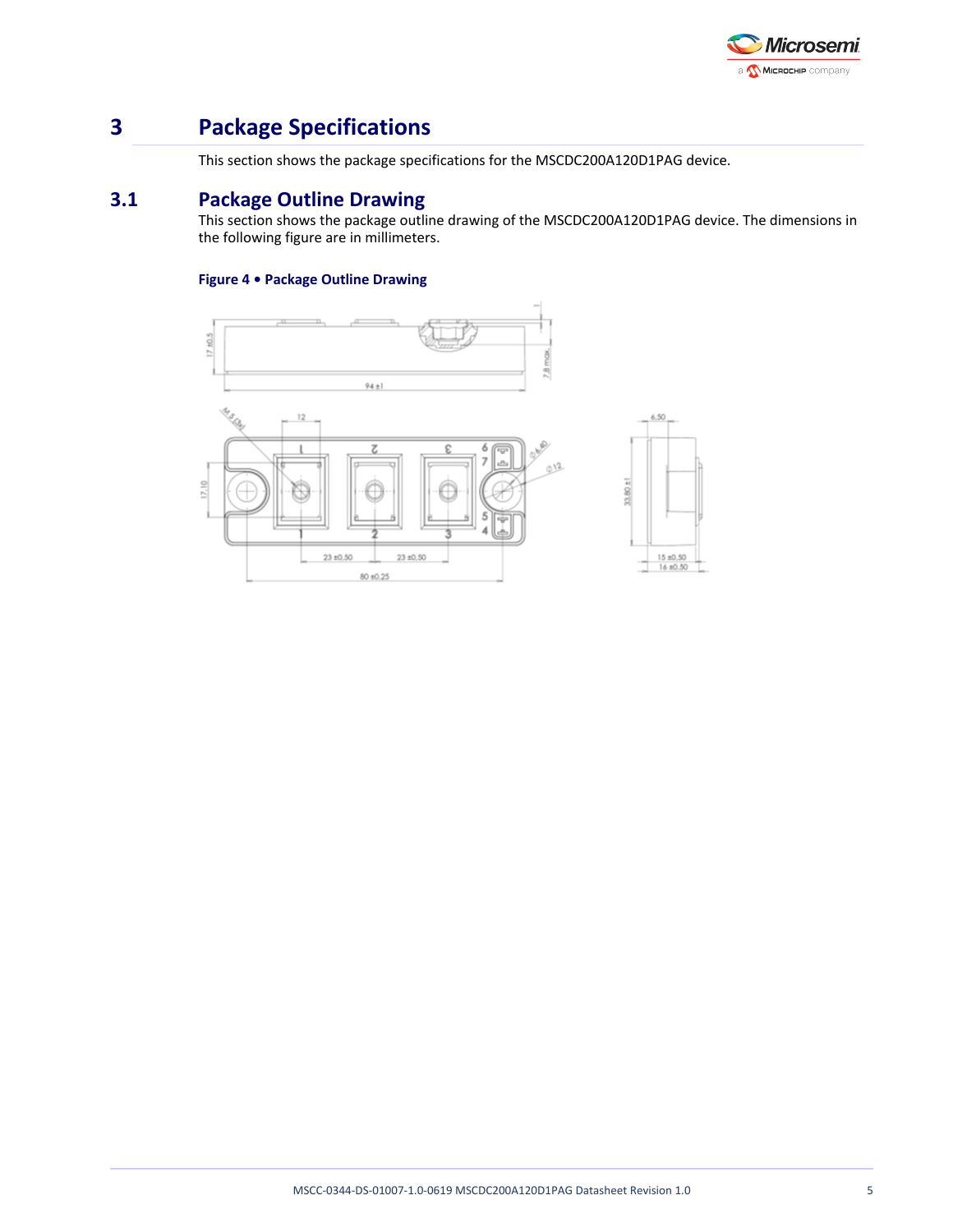



a **Wickellip** company

#### Microsemi Headqu One Enterprise, Aliso Viejo, CA 92656 USA Within the USA: +1 (800) 713-4113 Outside the USA: +1 (949) 380-6100 Sales: +1 (949) 380-6136 Fax: +1 (949) 215-4996 Email: sales.support@microsemi.com www.microsemi.com

© 2019 Microsemi. All rights reserved. Microsemi and the Microsemi logo are trademarks of Microsemi Corporation. All other trademarks and service marks are the property of their respective owners.

Microsemi makes no warranty, representation, or guarantee regarding the information contained herein or the suitability of its products and services for any particular purpose, nor does Microsemi assume any liability whatsoever arising out of the application or use of any product or circuit. The products sold hereunder and any other products sold by Microsemi have been subject to limited testing and should not be used in conjunction with mission-critical equipment or applications. Any performance specifications are believed to be reliable but are not verified, and Buyer must conduct and complete all performance and other testing of the products, alone and together with, or installed in, any end-products. Buyer shall not rely on any data and performance specifications or parameters provided by Microsemi. It is the Buyer's responsibility to independently determine suitability of any products and to test and verify the same. The information provided by Microsemi hereunder is provided "as is, where is" and with all faults, and the<br>entire risk associated with such information is entirely with the Buyer. licenses, or any other IP rights, whether with regard to such information itself or anything described by such information. Information provided in this document is proprietary to Microsemi, and Microsemi reserves the right to make any changes to the information in this document or to any products and services at any time without notice.

Microsemi, a wholly owned subsidiary of Microchip Technology Inc. (Nasdaq: MCHP), offers a comprehensive portfolio of semiconductor and system solutions for aerospace & defense, communications, data center and industrial markets. Products include high-performance and radiation-hardened analog mixed-signal integrated circuits, FPGAs, SoCs and ASICs; power management products; timing and synchronization devices and precise time solutions, setting the world's standard for time; voice processing devices; RF solutions; discrete components; enterprise storage and communication solutions; security technologies and scalable anti-tamper products; Ethernet solutions; Power-over-Ethernet ICs and midspans; as well as custom design capabilities and services. Microsemi is headquartered in Aliso Viejo, California, and has approximately 4,800 employees globally. Learn more at www. microsemi.com.

MSCC-0344-DS-01007-1.0-0619 | June 2019 | Final